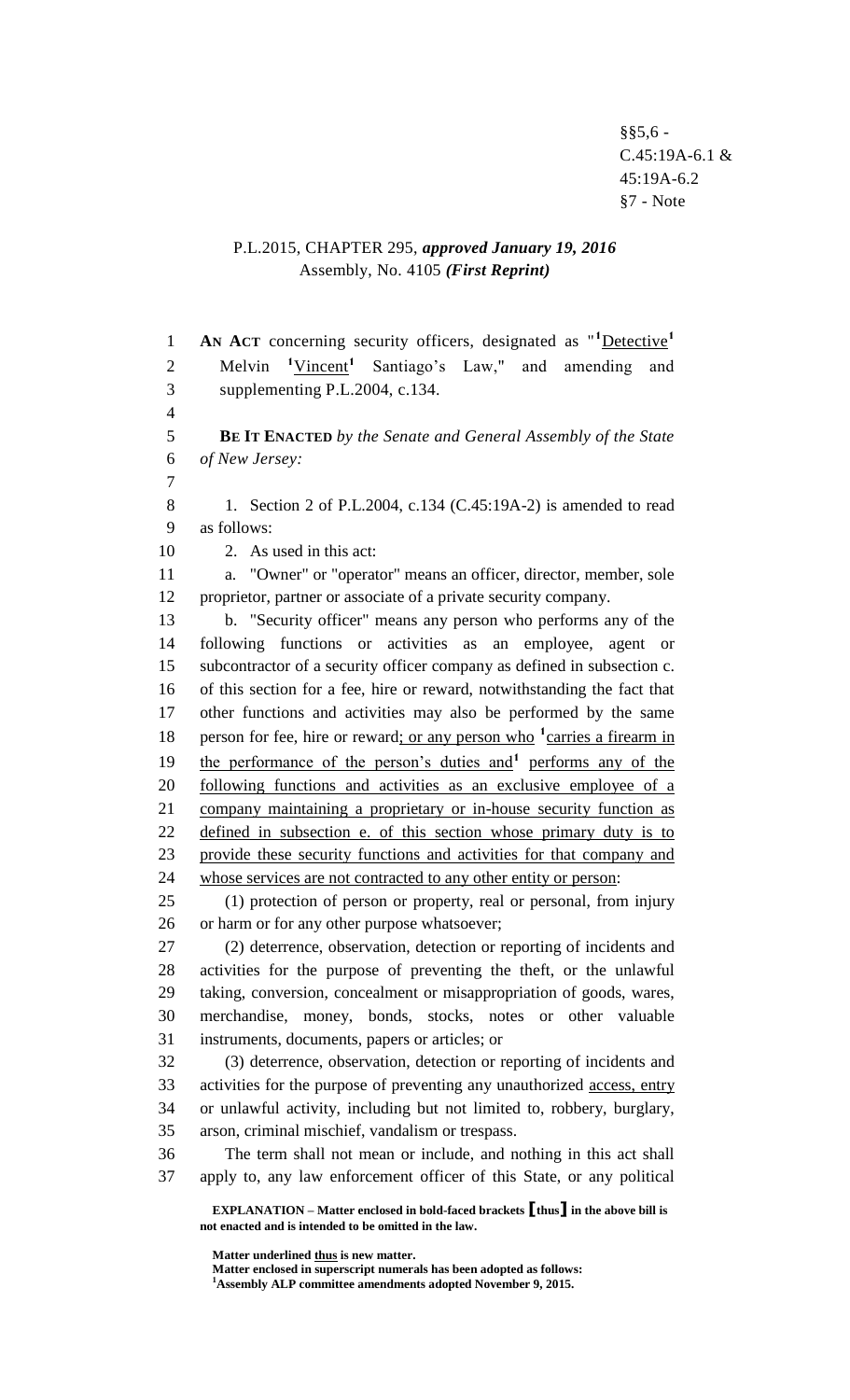subdivision of the State, while in the actual performance of his duties. For the purposes of this section, a law enforcement officer shall be deemed to be in the actual performance of his duties if the law enforcement officer is in uniform, or is exhibiting evidence of his authority, is performing public safety functions on behalf of and as assigned by his chief of police or the chief law enforcement officer of his law enforcement agency and is receiving compensation, if any, from his law enforcement agency at the rates or stipends as are established by law. A law enforcement officer shall not be deemed to be in the actual performance of his duties, for the purposes of this section, if the law enforcement officer is performing private security functions or activities for a private employer while receiving compensation for those duties from the private employer, and a law enforcement officer shall not wear his uniform, or otherwise exhibit evidence of his authority as a law enforcement officer, while performing private security functions or activities for a private employer.

 c. "Security officer company" means any body, board, person, firm, corporation, partnership, proprietorship, joint venture, fund, authority or similar entity that is organized for the purpose of or primarily engages in the business of furnishing for a fee, hire, reward or compensation one or more security officers. The term shall not mean or include, and nothing in this act shall apply to, any board, body, commission or agency of the United States of America or of this State or any other state, territory or possession of the United States of America, or any county, municipality or school district or any officer or employee solely, exclusively and regularly employed by any of the foregoing. The term shall include any business of watch, guard or patrol agency.

 d. "Superintendent" means the Superintendent of the Division of State Police in the Department of Law and Public Safety.

 e. "Company maintaining a proprietary or in-house security function" means any body, board, person, firm, corporation, partnership, proprietorship, joint venture, fund, authority or similar entity that is organized for the general purpose of conducting business, 36 but which also employs persons <sup>1</sup> who are required to carry a firearm in 37 the performance of their duties<sup>1</sup> to provide <sup>1</sup> armed<sup>1</sup> security services exclusively for their business or employees, and does not contract these employees to any other entity or person.

40 <sup>1</sup> <u>f. "Loss prevention employee" means an unarmed employee of a</u> company whose primary responsibility is loss prevention and the protection of assets of that company.**<sup>1</sup>** 

(cf: P.L.2004, c.134, s.2)

 2. Section 4 of P.L.2004, c.134 (C.45:19A-4) is amended to read as follows: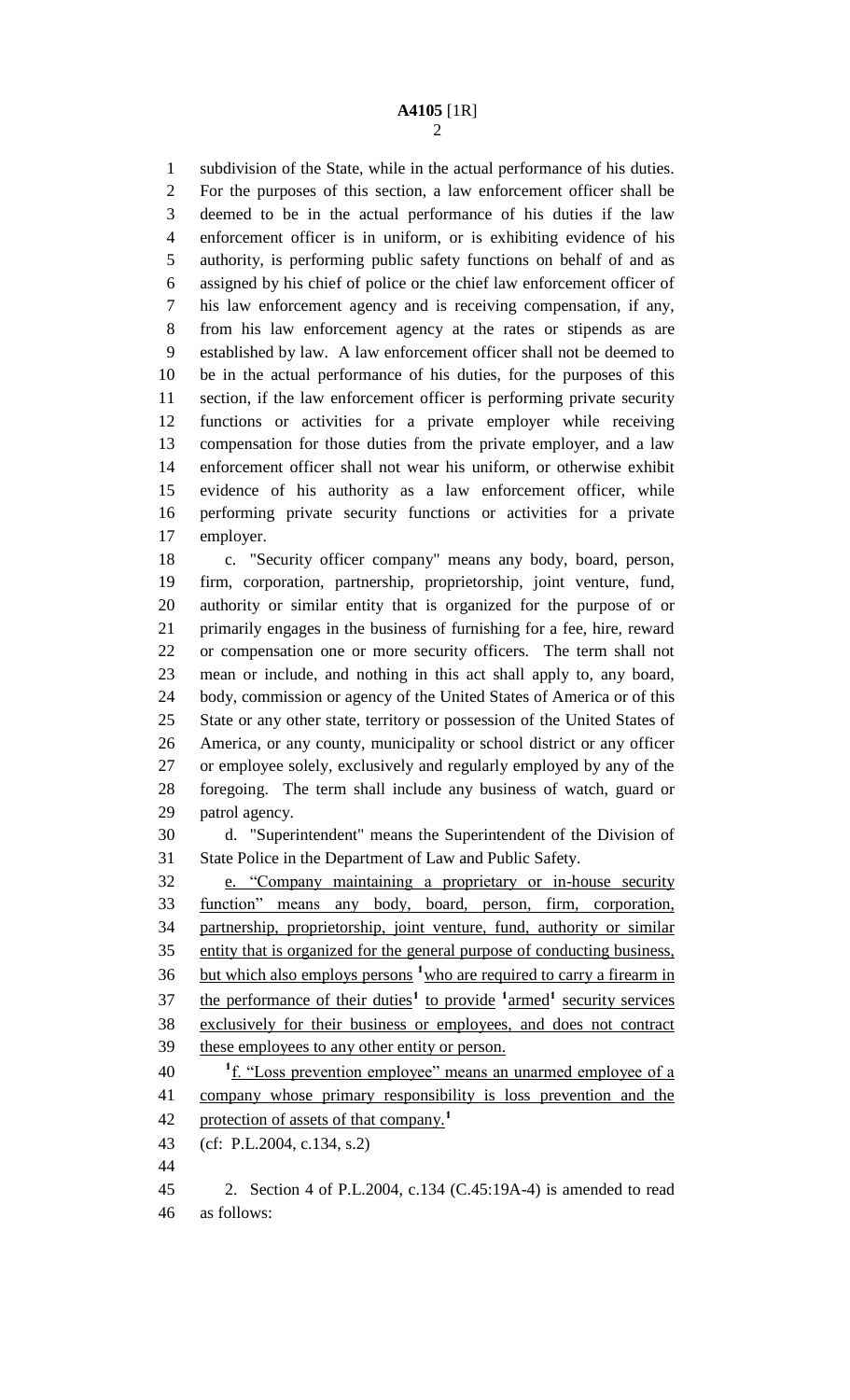1 4. a. **1**[No]  $\underline{A}^1$  person shall  $\frac{1 \text{ not}}{1}$  be employed as <u>a security</u> 2 officer by a security officer company or a company maintaining a 3 proprietary or in-house security function, or perform the functions and activities of **[**,**]** a security officer, unless that person is registered with the superintendent as required in this section. <sup>1</sup>The requirements of this section shall not apply to: 7 (1) a loss prevention employee; (2) an employee of a company whose business includes hosting sporting and entertainment events at an arena or stadium where a State, county, or municipal law enforcement agency is on the premises 11 during the event and whose in-house security employees do not carry handguns or other licensed weapons; (3) a security officer employed by a company maintaining a proprietary or in-house security function whose in-house security employees do not carry handguns or other licensed weapons; or (4) a security employee regulated under federal law.**<sup>1</sup>** Any person who violates the provisions of this section shall be guilty of a crime of the fourth degree. b. An application for registration as a security officer shall be filed with the superintendent on a form and in a manner prescribed by the superintendent and shall set forth under oath: (1) the applicant's full name, age, which shall be at least 18 years, and residence; (2) the name and address of all employers or occupations engaged in for the immediately preceding five years; (3) that the applicant has not been convicted of any disqualifying crime or offense as set forth in subsection c. of this section; and (4) such further information as the superintendent may require to show the good character, competency and integrity of the applicant. Any person who shall knowingly make a false statement in, or knowingly omit any material information from, an application as required by this subsection shall be guilty of a crime of the fourth degree in addition to any other crime or offense specified by law. c. No person shall be issued a certificate of registration as a security officer under the provisions of this section if the person has been convicted, as indicated by a criminal history record background check performed pursuant to the provisions of this section, of: a crime of the first, second, third or fourth degree; any offense involving the unlawful use, possession or sale of a controlled dangerous substance as defined in N.J.S.2C:35-2; or any offense where the registration of the individual would be contrary to the public interest, as determined by the superintendent. Each applicant shall submit to the superintendent the applicant's fingerprints and written consent for a criminal history record background check to be performed. The superintendent shall compare these to fingerprints on file with the State Bureau of Identification in the Division of State Police and the Federal Bureau of Investigation, consistent with applicable State and federal laws, rules and regulations. The applicant shall bear the cost for the criminal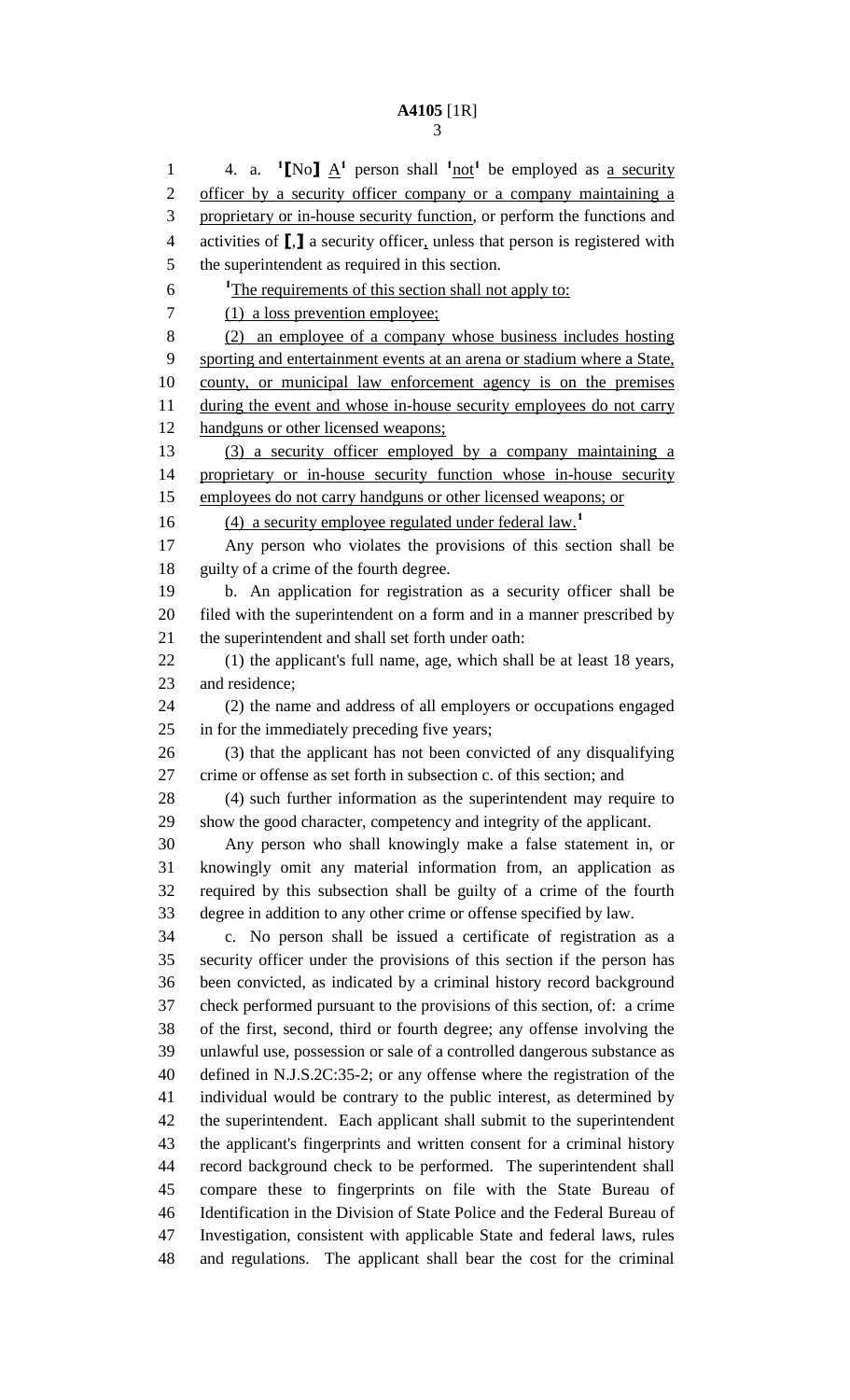history record background check, including all costs of administering and processing the check. d. A person whose application has been approved by the superintendent shall complete the required education and training program established in section 5 of this act. Upon satisfactory completion of this program, and upon the payment of a fee in an amount established by the superintendent, the applicant shall be entitled to and the superintendent shall issue and deliver to the applicant a security officer certificate of registration. e. The superintendent may revoke or suspend such certificate of registration for a violation of any of the provisions of this act or for other good cause. A certificate of registration shall be surrendered to the superintendent within 72 hours after its term has expired or after notice in writing to the holder that the certificate of registration has been revoked. f. The certificate of registration shall be renewed **[**every two 17 years<sup>1</sup> every two years by an applicant for an unarmed security 18 officer position and<sup>1</sup> each year <sup>1</sup> by an applicant for an armed security 19 officer position<sup>1</sup> upon forms prescribed by the superintendent **[**and payment of**]**. The applicant shall pay a fee in an amount established 21 by the superintendent by rule and regulation and shall complete an eight-hour refresher course of classroom instruction taught by a certified security officer instructor. The certificate of registration may be renewed without further investigation unless it is deemed by the superintendent that the applicant no longer qualifies or verified objections to the renewal are received by the superintendent prior to issuance. g. The revocation or suspension of any certificate of registration by the superintendent shall be subject to notice and a hearing. (cf: P.L.2004, c.134, s.4) 3. Section 8 of P.L.2004, c.134 (C.45:19A-8) is amended to read as follows: 8. a. In addition to any other penalties prescribed by this act or any other law, an owner or operator of a licensed security officer company or a company maintaining a proprietary or in-house security function who employs a security officer in violation of the provisions of this act shall be liable to a civil penalty not to exceed \$10,000 for the first offense and not more than \$20,000 for a second or subsequent offense. For the purposes of this subsection, each violation shall constitute a separate offense. 42 b.  $\frac{1}{1}$  In addition to any other penalties prescribed by this act or any other law, a person who permits himself to be employed as or performs the functions and activities of a security officer while in violation of the provisions of this act shall be liable to a civil penalty **[**not to exceed**]** of not more than**<sup>1</sup>** \$1,000 for a first offense and not more than \$2,500 for a second or subsequent offense. For the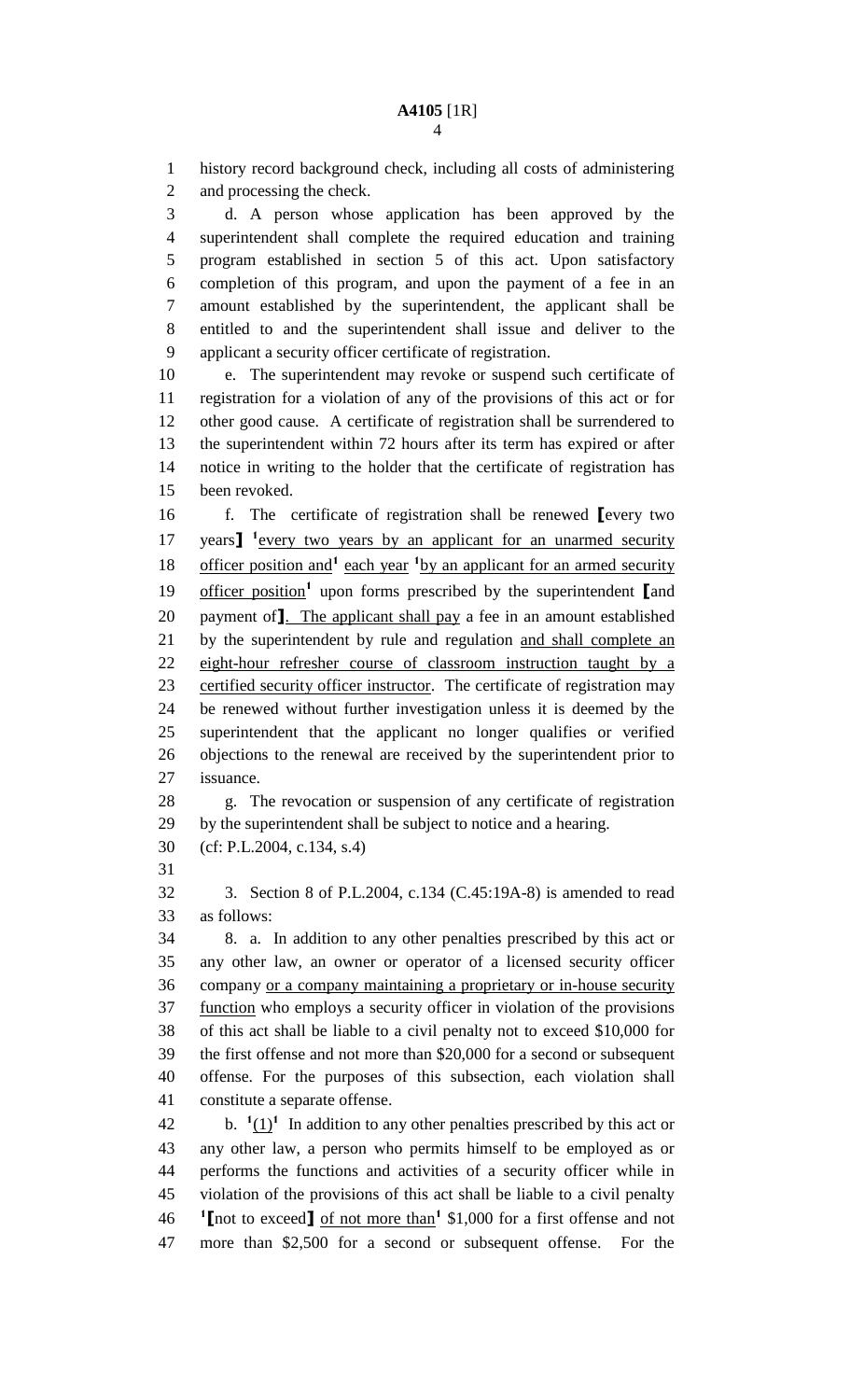purposes of this subsection, each violation shall constitute a separate offense.  $1(2)$  In addition to any other penalties prescribed by this act or any other law, a certified security officer instructor who fails to comply with rules and regulations governing the functions of a certified security officer instructor shall be liable to a civil penalty of not more than \$1,000 for a first offense and not more than \$2,500 for a second or subsequent offense. For the purposes of this subsection, each violation shall constitute a separate offense.**<sup>1</sup>** c. A penalty imposed under subsection a. or b. of this section shall be recovered in a civil action pursuant to "The Penalty Enforcement Law of 1999," P.L.1999, c.274 (C.2A:58-10 et seq.). (cf: P.L.2004, c.134, s.8) 4. Section 11 of P.L.2004, c.134 (C.45:19A-11) is amended to read as follows: 17 11. Each owner or operator of a security officer company or company maintaining a proprietary or in-house security function, and each person employed as a security officer on the effective date 20 of this act and any act amendatory or supplementary thereto shall comply with the requirements of this act by the first day of the **[**seventh**]** thirteenth month after its effective date or the effective date of any act amendatory or supplementary thereto. Any person employed as a security officer by a company maintaining a proprietary or in-house security function or who performed the functions and activities of a security officer for such a company prior to the effective date of this amendatory and supplementary act shall complete the education and training program established pursuant to section 5 of P.L.2004, c.134 (C.45:19A-5) and register as a security officer with the superintendent pursuant to section 4 of P.L.2004, c.134 (C.45:19A- 4) no later than the first day of the thirteenth month following the effective date of this act. (cf: P.L.2004, c.134, s.11) 5. (New section) A security officer who carries a firearm in the performance of his duties shall wear a standardized uniform as 38 prescribed by the superintendent in rules and regulations. <sup>1</sup>These rules and regulations shall require SORA Level 2 armed security officers to wear on their uniform a badge indicating this status and armed security officers who wear company-issued shirts to have the word "SECURITY" printed on the reverse side of the shirt.**<sup>1</sup>** 

 6. (New section) A security officer, when carrying a firearm in the performance of his duties, shall secure the weapon in a level 3 or higher security holster.